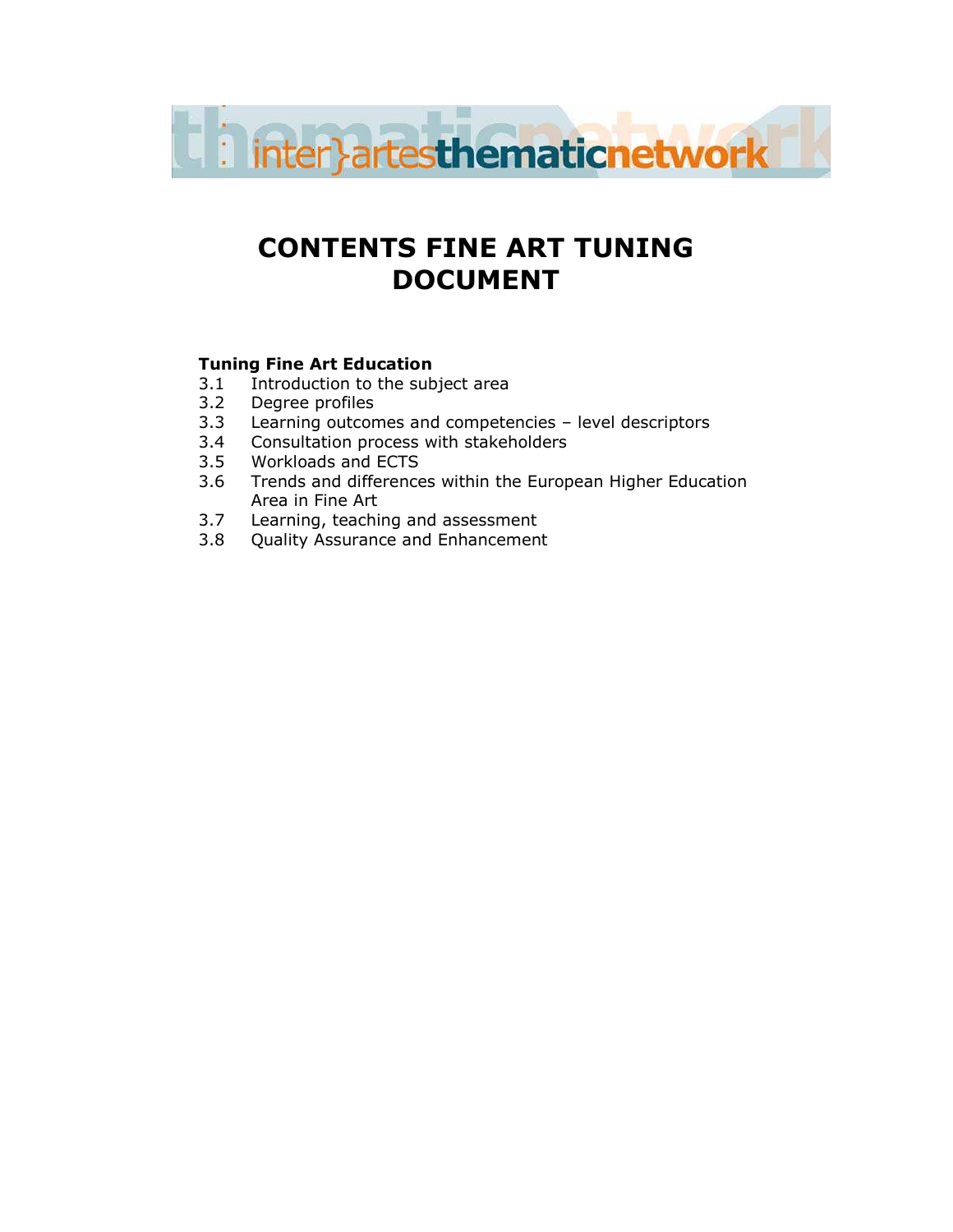## TUNING DOCUMENT FINE ART EDUCATION

This tuning document has been produced by PARADOX, the Fine Art European Forum, within the framework of the *inter artes* thematic network, strand 2.

#### 3.1 INTRODUCTION TO THE SUBJECT AREA

To describe the characteristics of the subject area Fine  $Art<sup>1</sup>$  it is necessary first to consider Contemporary Art practice and its context in Europe. Art is a creative and intellectual endeavour that involves artists and other arts practitioners in a reflexive process where the nature and function of art is questioned and challenged through the production of new art. Contemporary Art is a broad and dynamic field encompassing a wide range of approaches, technologies, contexts, theories, traditions and social functions<sup>2</sup>. Knowledge and reflection are embodied in artistic practices and processes. Specific to art is an aesthetic approach to questioning and exploration, opening up new ways of understanding and producing meaning and knowledge.

Fine Art higher education involves an integrated approach to production, theory, critical reflection professional practice  $^3$  technical development and public manifestation. Diversity is a characteristic of Fine Art higher education in Europe. It is important that Fine Art programmes continue to define their own specific qualities, weighting and approaches to their curricula.

Fine Art education enables students to become creative arts practitioners. Students learn to develop the necessary imaginative, intellectual, theoretical and practical skills to equip them for continuing personal development and professional practice within the arts. Students are required to actively participate in their own education and to define their own area of practice, theory and research and the relevant professional skills that their practice requires. Fine Art education involves modes of study that lay stress on creativity, improvisation and the questioning of orthodoxies.

<sup>&</sup>lt;sup>1</sup> For the purposes of this document Fine Art refers to all Higher Education programmes that specialise in a combination of Art practice with related theory.<br><sup>2</sup>. Artists work in a range of contexts, modia an

Artists work in a range of contexts, media and materials and are continuously questioning and expanding the range of approaches that they employ. They may operate from within a gallery or museum. Or, work to commission to produce public art, working independently or collaboratively to make interventions in the virtual or public sphere. These activities come in to being via a wide variety of specific, multi and interdisciplinary media and forms of presentation, including: painting; sculpture; installation; drawing; film and video; photography; web based projects; performance and text based works. Developments in contemporary art practice are reflected in the Fine Art curriculum with courses offering projects or modules in, for example: socially engaged art practice and site based or site specific art practice.

 $3$  Professional Practice for arts practitioners includes both practical and conceptual considerations. Through the development of projects and exhibitions and through lectures and seminars run by artists and arts professionals, students acquire knowledge and skills to enable them to develop their future careers including project management; negotiation and teamwork; documentation and presentation and an approach to writing applications and proposals.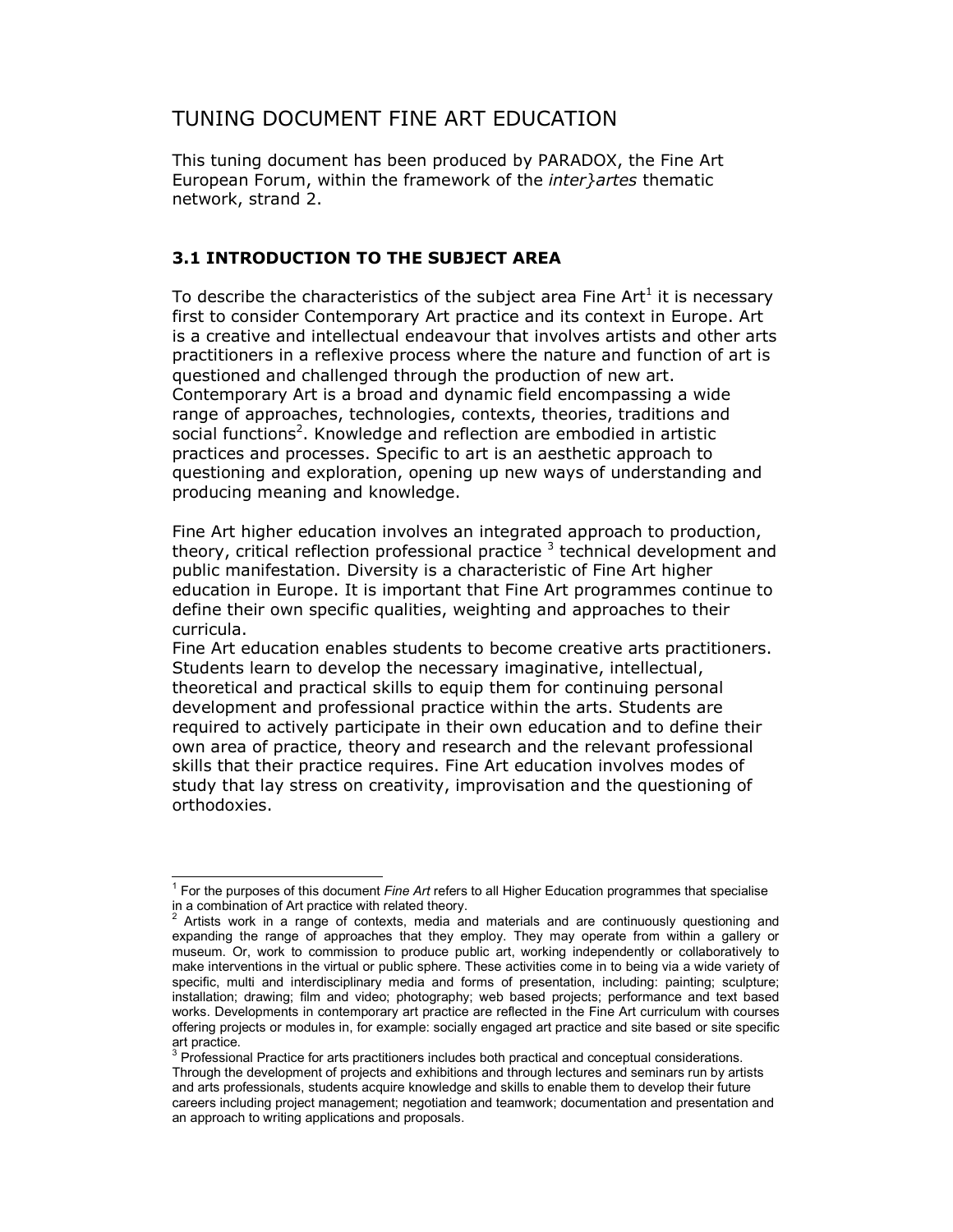Art is vital for the functioning of the whole of society and Fine Art programmes play an active role in providing the necessary creative human capital. Career paths following the study of Fine Art include: working as an artist; as a teacher of art; as a curator or arts administrator; as a critic or in some other role in the field of culture. The transferable skills that students acquire during their studies are also relevant and valued in a range of other working contexts, in particular creative and entrepreneurial contexts and management.

In the course of their studies students are given the opportunity to develop an individual practice and perspective and are provided with the intellectual and physical space and technical resources where the transformation from a passive mode to an active form of learning can take place. This approach to learning enables students to become self managing reflexive practitioners.

The Fine Art studio is a crucial space in which ideas can take form. The studio is both a dedicated workspace for individual students and a discursive space shared by a group of students and tutors who negotiate its use. The studio is a 'laboratory' environment where students can experiment and test out ideas and approaches, making discoveries and 'mistakes'. For second and third cycle students may have organised and established studio space independently based on the specific requirements of their practice.

For those involved in studying and teaching Fine Art there is a shared commitment to improving and contributing to the quality and vitality of cultural experiences. The role of the 'artist-teacher' is essential to all Fine Art programmes<sup>4</sup>. Curators, researchers, theorists and other arts professionals should also be involved in the delivery of the programme. Art practice is an activity shared by both students and their tutors, in this way discussions about the dilemmas and issues raised are both practical and theoretical and are based on case studies and direct experience. There are opportunities for students and staff to work alongside each other on exhibitions and projects and to share the process of installation and the evaluation of the event.

A feature of Fine Art programmes is the exhibition or project presentation as a defining assessment point in the first and second cycles. Exhibitions play a role in offering students targets and deadlines throughout their studies. Public exhibitions or presentations offer students an opportunity to bring a body of work to a conclusion, to develop a conceptual and aesthetic awareness and an understanding of the relationship between audience and artwork.

The Fine Art programme plays a role within wider communities through active engagements, residencies, exhibitions, open seminars and

<sup>&</sup>lt;sup>4</sup> In Europe there are different traditions of teaching Fine Art and there may be an academy/atelier system or a tutorial based system in place. In all cases the necessity for tutors to be practising artists engaged in and aware of the current discourses in contemporary art is valued.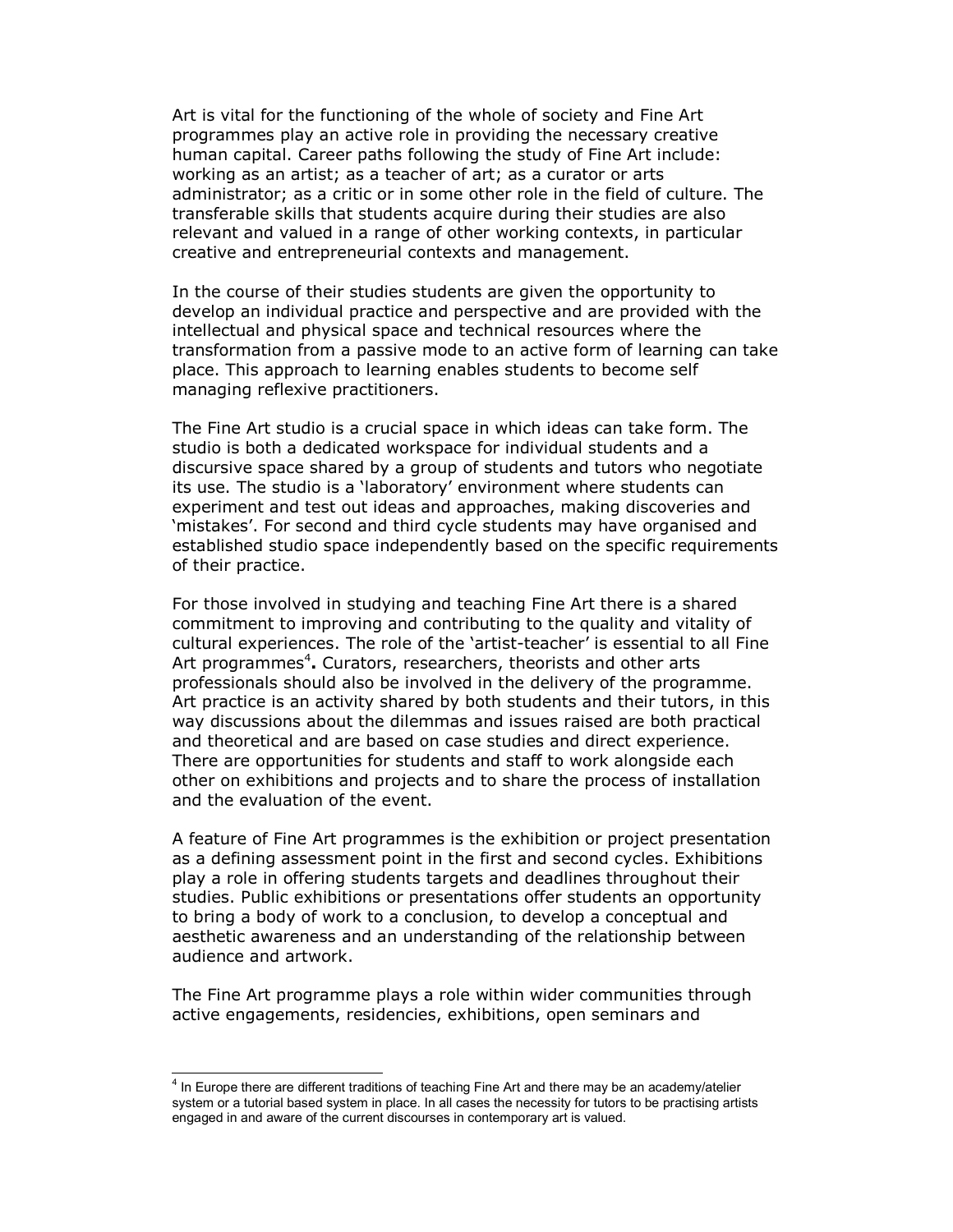workshops<sup>5</sup>. Graduates, professional artists and cultural practitioners use second and third cycle Fine Art programmes to develop and upgrade their competencies. This experience deepens their understanding and knowledge of the context and critical discourses related to their work, developing their practice and career paths.

The wider Fine Art community of education is also a context for study and exchange. Projects that involve a number of institutions in different countries play a key role within curricula offering students a broader perspective on their own practice<sup>6</sup>.

 $5$  The programme team may collaborate with public and private arts institutions and professional groups to enhance the curriculum and enable students to situate their work in a public context. Fine Art programmes may also contribute to the local community through schools' workshops and other forms of support and involvement. Such activities clearly benefit students by enabling them to develop professional practice and interpersonal skills. There is also an aspiration that these activities may encourage those who are currently under-represented, whether for reasons of gender, ethnic origin, nationality, age, disability, family background, vocational training, geographic location, or earlier educational disadvantage to participate in Higher Education

 $^6$  It is noted in the section on *Trends and Differences within the European Higher Education Area in this* Subject, that exchanges are particularly appropriate for the subject due to the self negotiated nature of Fine Art study and the universality of art as a language.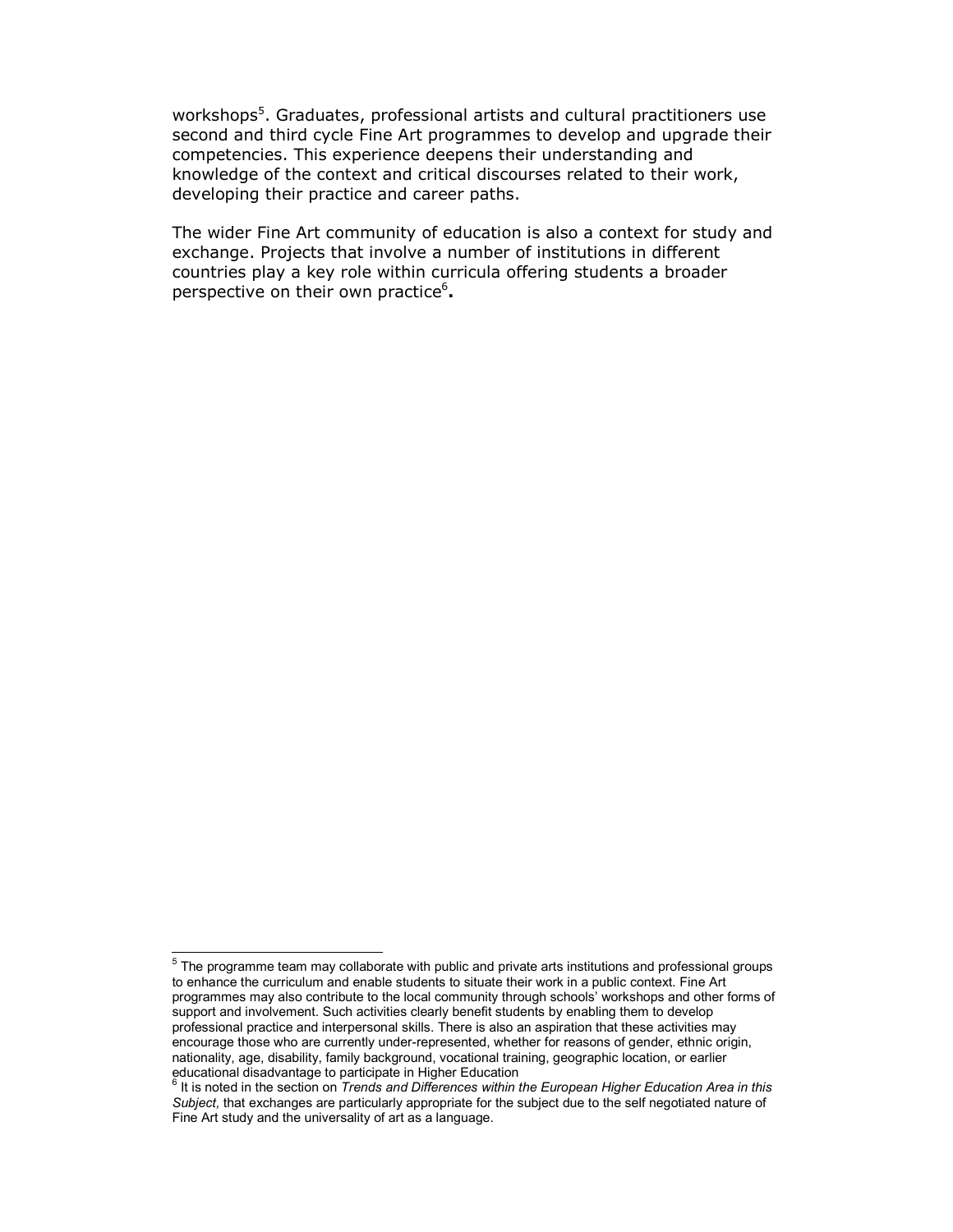#### 3.2 DEGREE PROFILES

While some countries have already adopted a three cycle system, others are at different stages of development with regard to the Bologna process.

#### Typcial degrees offered in Fine Art

| <b>First</b><br>cycle         | The typical first cycle Degree in the subject area is entitled Fine<br>Art. A number of institutions offer programmes, courses or<br>pathways that emphasise aspects of the subject area for<br>example: Painting, Sculpture, Printmaking, Fine Art Critical<br>Practice, Art and Visual Culture, Art in a Social Context and<br>Curatorial Practice.<br>Typical elements of the Degree at this level include:<br>Studio practice, self directed art projects, theory and art<br>history, research and professional practice. |
|-------------------------------|-------------------------------------------------------------------------------------------------------------------------------------------------------------------------------------------------------------------------------------------------------------------------------------------------------------------------------------------------------------------------------------------------------------------------------------------------------------------------------------------------------------------------------|
| <b>Second</b><br><b>Cycle</b> | The typical Degree at second cycle is also called <i>Fine Art</i> . There<br>are a number of subject specific courses as described for the<br>First cycle including: Gallery Management and Curation.<br>Typical elements of the Degree at this level include:<br>Studio practice, self initiated and self directed art projects and<br>exhibitions, theory and art history, professional practice<br>through the development of projects and public exhibitions.                                                             |
| <b>Third</b><br><b>Cycle</b>  | Typical Degrees at third cycle in Fine Art are PhD level<br>Typical elements of a Fine Art Degree at this level include:<br>A self initiated and self directed programme of mapped and<br>evaluated research and practice with a rigorous assessment.<br>PhD level degrees in Fine Art vary considerably in the weighting<br>of written to practical work.                                                                                                                                                                    |

## Typical occupations of the graduate in Fine Art

The study of Fine Art enables students to develop a range of competencies including: creative thinking; critical reflection; research skills; project management; presentation skills; communication and negotiation skills and technical competence related to their art practice. Such competencies acquired and enhanced during the course of study results in highly employable graduates.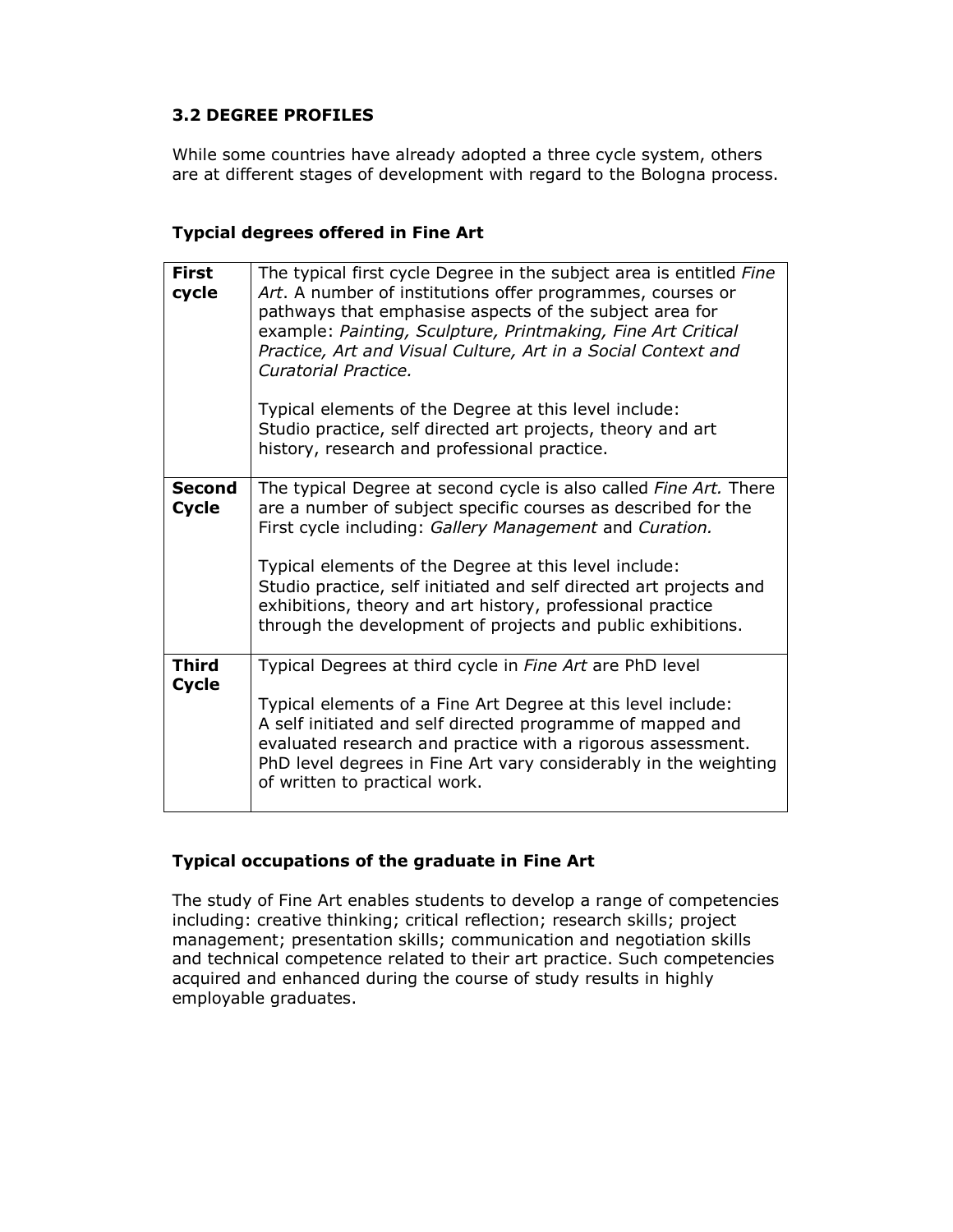| <b>First</b><br><b>Cycle</b>  | By the end of this cycle graduates are equipped for<br>professional practice or further professional development as<br>artists or arts administrators and will have acquired numerous<br>transferable skills that prepare them for other employment.<br>Completion of study may also lead to further study on a<br>postgraduate Fine Art programme, teaching qualifications or<br>other subject areas. |
|-------------------------------|--------------------------------------------------------------------------------------------------------------------------------------------------------------------------------------------------------------------------------------------------------------------------------------------------------------------------------------------------------------------------------------------------------|
| <b>Second</b><br><b>Cycle</b> | By the end of the second cycle graduates will be fully equipped<br>to function as artists or professionals in fields of culture.<br>They may also go on to teach Art at various levels or to<br>practice in creative industries.                                                                                                                                                                       |
| Third<br><b>Cycle</b>         | By the end of the third cycle graduates are further equipped<br>for an academic career and have developed their profiles as<br>professional artists. They will be at the forefront of their<br>particular field of research, able to contribute and disseminate<br>results to the wider community.                                                                                                     |

## Role of subject area in other degree programmes

Fine Art may be taken as a component of a combined Honours Degree programme along with subjects such as Education, Restoration, Art History and Performance Studies. There are also courses that have a greater weighting towards theory in which Fine Art practice is in a smaller or equal proportion to related theoretical study.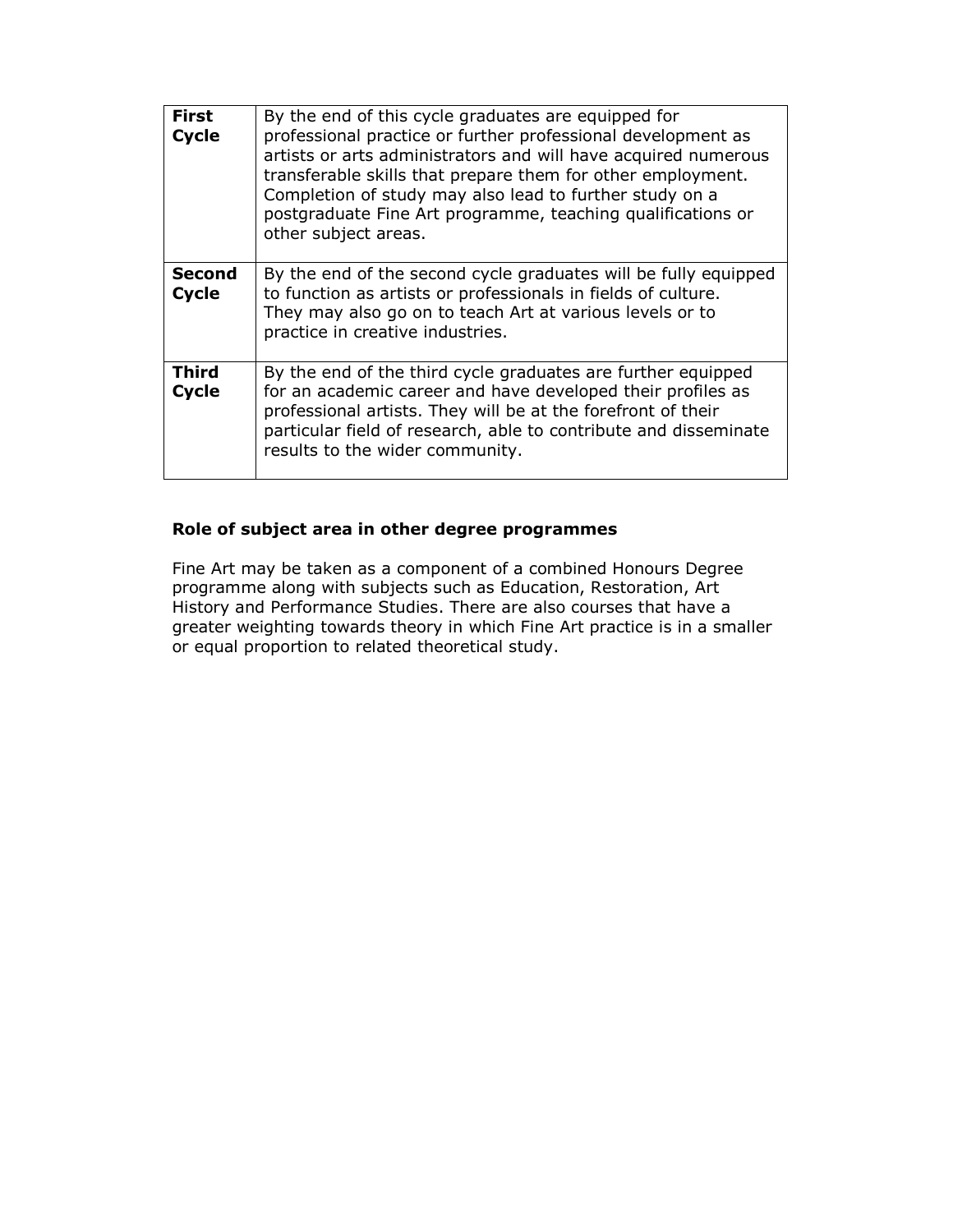## 3.3 LEARNING OUTCOMES AND COMPETENCIES- LEVEL DESCRIPTORS

# 1<sup>st</sup> CYCLE LEARNING OUTCOMES AND COMPETENCIES

| <b>Key Subject Specific</b>                                                                                                                                       | <b>Key Generic</b>                                                                                                                        |
|-------------------------------------------------------------------------------------------------------------------------------------------------------------------|-------------------------------------------------------------------------------------------------------------------------------------------|
| <b>Competencies</b>                                                                                                                                               | <b>Competencies</b>                                                                                                                       |
| An ability to:                                                                                                                                                    | An ability to:                                                                                                                            |
| explore and acquire familiarity with the<br>language, materials and tools of Fine Art;<br>develop a knowledge, awareness and<br>understanding of contemporary and | develop basic research skills in<br>order to gather and select,<br>analyse, synthesise,<br>summarise and critically judge<br>information; |
| historical Fine Art practices, theories and<br>the wider cultural and social context;                                                                             | develop knowledge and<br>understanding of theories,                                                                                       |
| develop a professional working basis in<br>processes, theories, technical skills and<br>organisation/communication skills<br>relevant to art practice;            | concepts and methods<br>pertaining to a field (or fields)<br>of learning;                                                                 |
| critically reflect on and evaluate their<br>own work and the work of others;                                                                                      | exercise appropriate<br>judgement in a number of<br>complex situations or<br>contexts;                                                    |
| communicate and articulate ideas<br>visually, verbally and in writing as<br>appropriate;                                                                          | act effectively within a team<br>led by experts in the field of<br>study;                                                                 |
| develop an art practice that includes the<br>production and presentation of a body of<br>work;                                                                    | act in variable and unfamiliar<br>contexts;                                                                                               |
| generate creative ideas, experimental<br>methods, concepts, proposals and<br>solutions;                                                                           | manage learning tasks and<br>workloads independently,<br>professionally and ethically;                                                    |
| negotiate or develop an argument<br>independently and/or collaboratively in<br>response to self initiated activity;                                               | develop presentation skills and<br>an ability to interact<br>effectively with audiences;                                                  |
| demonstrate a conceptual and aesthetic<br>awareness and an understanding of the<br>relationship between audience and<br>artwork;                                  | work and practice effectively<br>with a knowledge of ethical,<br>economic and health and<br>safety implications.                          |
| develop an awareness of the contexts in<br>which their work may develop;                                                                                          |                                                                                                                                           |
| develop a knowledge of how to operate<br>within the professional field.                                                                                           |                                                                                                                                           |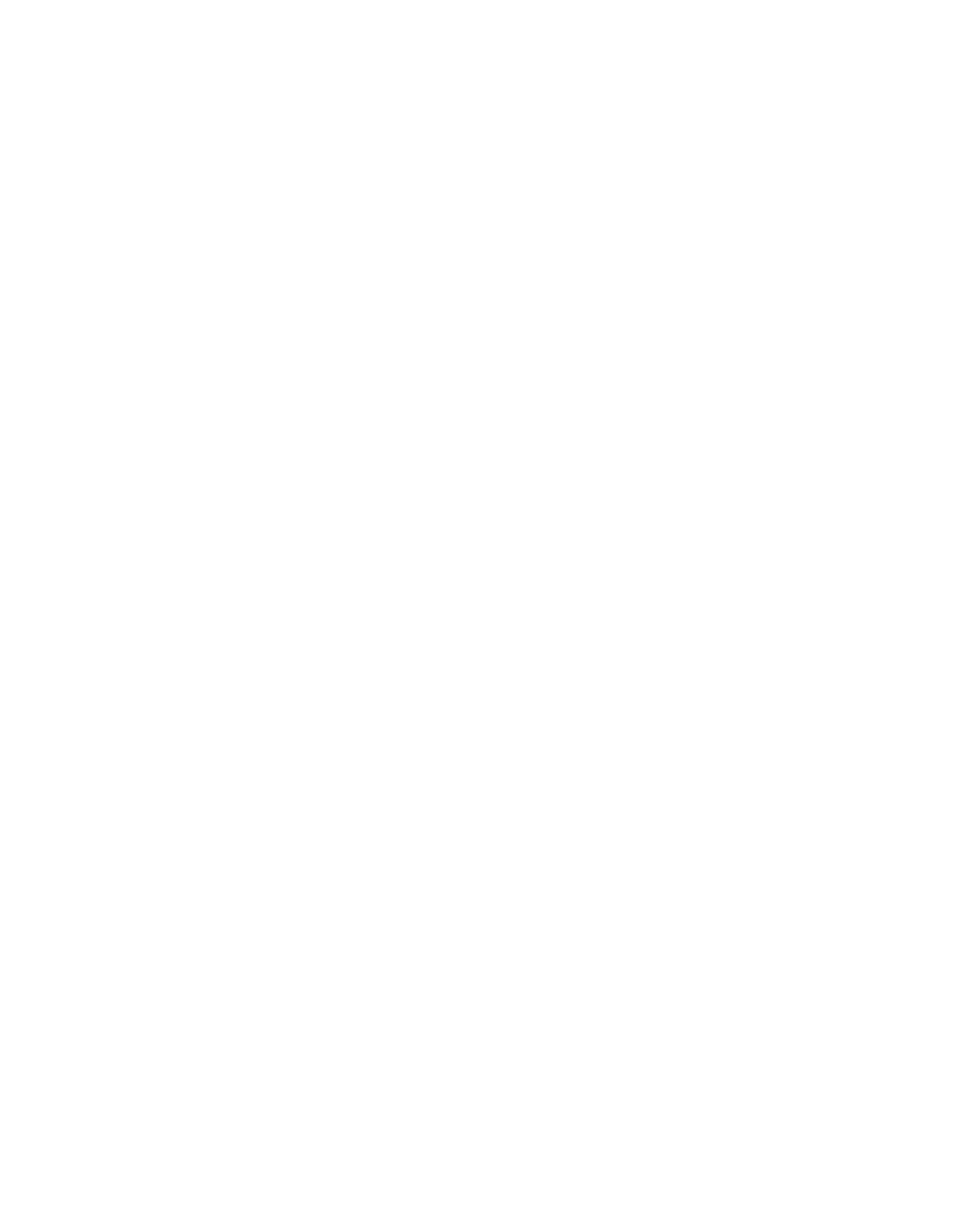### 2<sup>nd</sup> CYCLE LEARNING OUTCOME AND COMPETENCIES

| <b>Key subject Specific</b><br><b>Competencies</b>                                                                                       | <b>Key Generic Competencies</b>                                                                                                                                                                |
|------------------------------------------------------------------------------------------------------------------------------------------|------------------------------------------------------------------------------------------------------------------------------------------------------------------------------------------------|
| An ability to:<br>further develop and evaluate<br>working processes appropriate to<br>individual creative practices;                     | An ability to:<br>develop a systematic understanding<br>of knowledge informed by the fields<br>of learning;                                                                                    |
| acquire independent research<br>skills and utilise them effectively;<br>display evidence of professional<br>competencies required for    | cultivate an enhanced critical<br>awareness of current developments<br>and/or insights, informed by the<br>forefront of the fields of learning;                                                |
| individual creative practice;<br>evolve further strategies and<br>utilise expertise, imagination and<br>creativity in appropriate media; | demonstrate a range of standard and<br>specialised research or equivalent<br>skills and techniques to a high level;<br>negotiate and interact effectively with<br>others to initiate activity; |
| develop own criteria for<br>evaluating and directing work:<br>question and contextualise<br>individual practice and that of<br>others;   | foresee and adapt to changing<br>contexts;<br>self evaluate and take responsibility                                                                                                            |
| articulate an informed position in<br>the fields of art and culture;                                                                     | for continuing academic/professional<br>development.                                                                                                                                           |
| create, sustain, manage,<br>administer and present an art<br>practice professionally;                                                    |                                                                                                                                                                                                |
| articulate intentions, values and<br>meanings of works produced to<br>relevant audiences as well as non<br>specialised audiences;        |                                                                                                                                                                                                |
| consider and evaluate available<br>relevant pathways to progress.                                                                        |                                                                                                                                                                                                |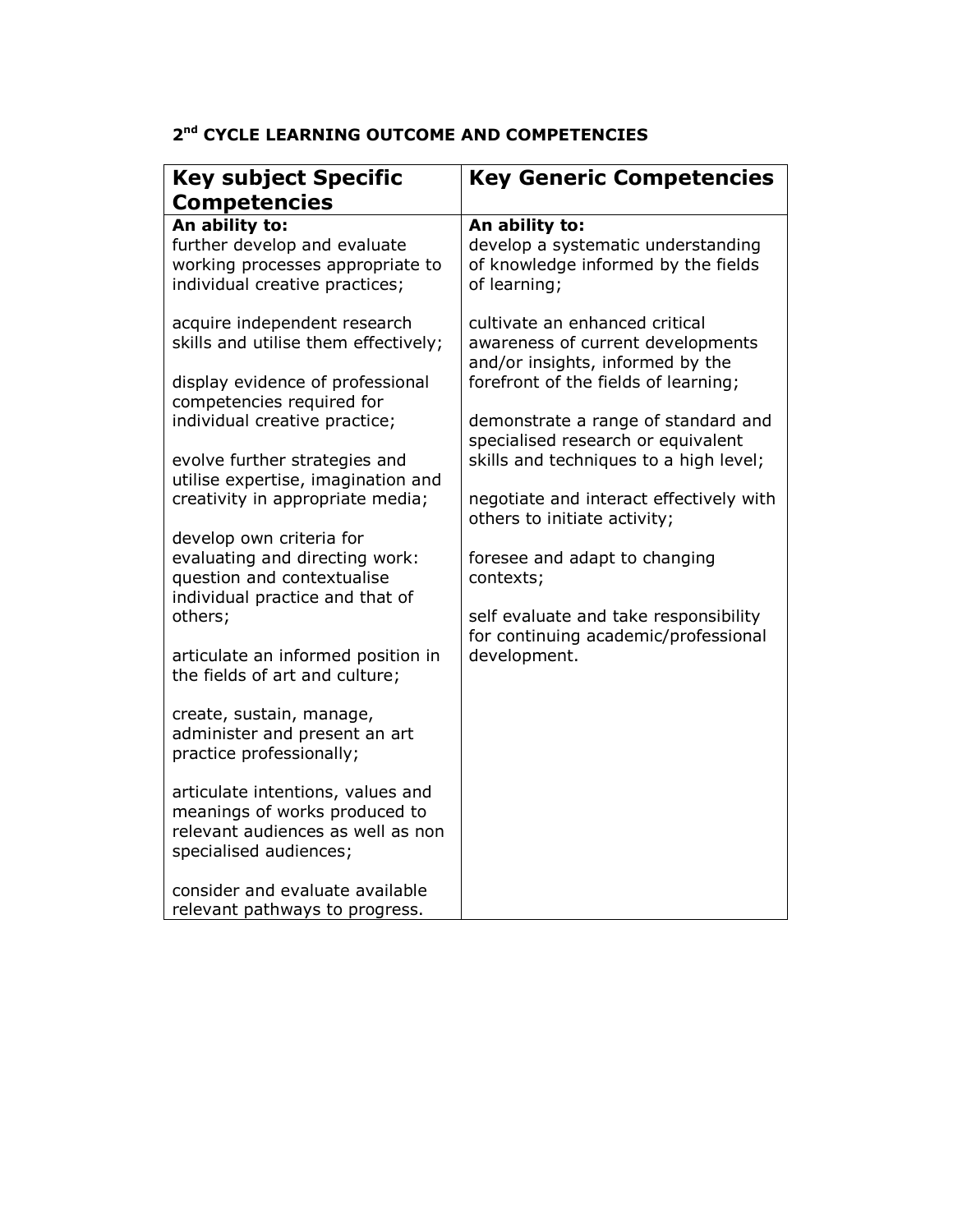## 3<sup>rd</sup> CYCLE LEARNING OUTCOMES AND COMPETENCIES

| <b>Key subject Specific</b>                                                                                                                                                                                 | <b>Key Generic</b>                                                                                                                                                     |
|-------------------------------------------------------------------------------------------------------------------------------------------------------------------------------------------------------------|------------------------------------------------------------------------------------------------------------------------------------------------------------------------|
| <b>Competencies</b>                                                                                                                                                                                         | <b>Competencies</b>                                                                                                                                                    |
| An ability to:                                                                                                                                                                                              | An ability to:                                                                                                                                                         |
| possess a comprehensive knowledge<br>and understanding of recent advances in<br>contemporary Fine Art practices,<br>theoretical discourses and art contexts;<br>demonstrate skills acquired through         | a systematic acquisition and<br>understanding of a substantial<br>body of knowledge which is at<br>the forefront of the field of<br>learning;                          |
| research training and the development<br>of experimentation/innovative research<br>and working processes relevant to<br>artistic projects;                                                                  | prioritise research activities and<br>set achievable intermediate<br>goals appropriate to a project<br>of advanced research;                                           |
| self direct a research project, based on a<br>focused and well-founded research<br>proposal;                                                                                                                | employ insight into the<br>development of working<br>processes and critical analysis<br>during the research process;                                                   |
| position the individual research project<br>in relation to peer review and<br>published, exhibited and other public<br>outcomes;<br>make a public presentation of the<br>research outcomes, that displays a | demonstrate a significant range<br>of the principal skills,<br>techniques, tools, practices<br>and/or materials which are<br>associated with the field of<br>learning; |
| significant level of understanding of<br>audience interaction and reception;<br>make a contribution at the forefront of                                                                                     | develop new skills, techniques,<br>tools, practices and/or<br>materials;                                                                                               |
| developments in contemporary art and<br>the wider cultural context.                                                                                                                                         | document, report on and<br>critically reflect on research<br>findings to specialist and non-<br>specialist audiences;                                                  |
|                                                                                                                                                                                                             | create and interpret new<br>knowledge, through original<br>research and advanced<br>scholarship;                                                                       |
|                                                                                                                                                                                                             | exercise responsibility and a<br>significant level of perception<br>and accountability in contexts<br>that are unforeseen and<br>ethically complex.                    |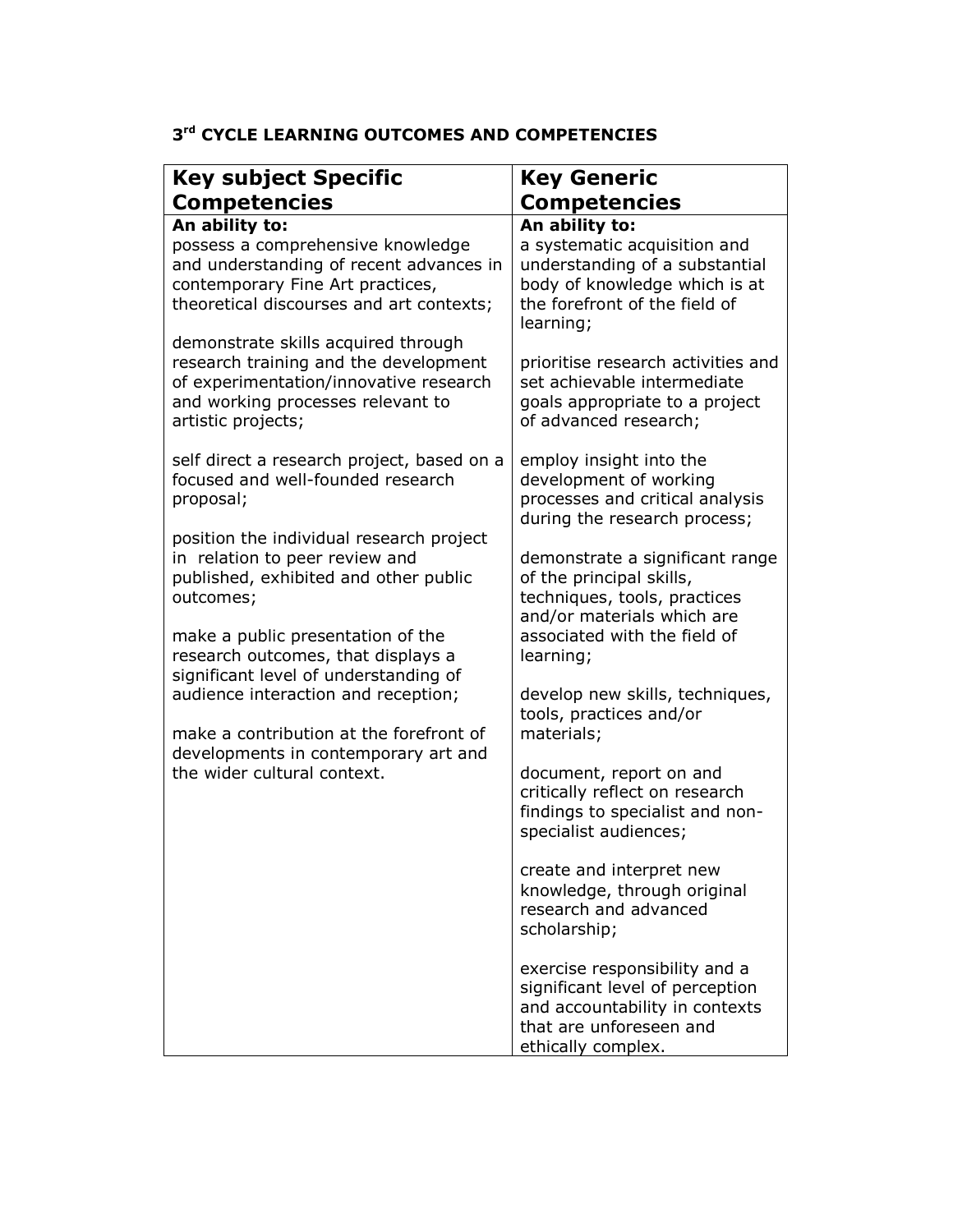## 3.4 CONSULTATION PROCESS WITH STAKEHOLDERS

The tuning process initially involved a steering group from PARADOX, the Fine Art European Forum comprised of: Bob Baker, Head of Fine Art, School of Art & Design, Limerick Institute of Technology, Ireland; Paula Crabtree, Dean, Department of Fine Art, Bergen National Academy of Arts, Norway; Tamiko O'Brien, Course Leader Fine Art: Sculpture, Wimbledon College of Art, University of the Arts London; Simeon Saiz Ruiz, Dean of Fine Art, Universidad de Castilla La Mancha, Cuenca, Spain, in March 2006.

A first draft was revised following consultation with colleagues at the PARADOX working conference in Utrecht on 31 March 31 and 1 April, 2006. The second draft has been disseminated at ELIA and inter}artes events including the ELIA Biennial conference in Gent, October 2006 and inter}artes working conferences in Budapest September 2006; Athens January 2007; Tallinn April 2007; Stuttgart June 2007; Porto September 2007. Comments have also been invited through the PARADOX and inter}artes websites.

The steering group consulted a range of documents and papers including: On the way to a shared set of core values in Fine Art education ELIA (Cluj Romania 2004 ;Four Years, ELIA, On the way to a European Higher Education Area in the Arts, the Dublin Descriptors ; Libro Blanco para diseno de la Titulacion de grado en Bellas Artes en Espana; HETAC (Ireland) Standards for Art and Design; Subject Benchmark Statements UK; National Actions to implement Life Long Learning in Europe, Eurydice European Unit 2001; Making a European Area of Life Long Learning a Reality, Commission of European Communities, 2001

## 3.5 WORKLOAD AND ECTS

| <b>First Cycle</b> | 3 to 4 years 180 to 240 ECTS |
|--------------------|------------------------------|
| Second Cycle       | 1 to 2 years 60 to 120 ECTS  |
| <b>Third Cycle</b> | 3 to 4 years 180 to 240 ECTS |

#### 3.6 TRENDS AND DIFFERENCES WITHIN THE EUROPEAN HIGHER EDUCATION AREA IN FINE ART

As already outlined in the introduction diversity is both a characteristic and core value of Fine Art education and programmes may have distinctive characteristics related to local traditions and the nature of contemporary Art practice in their locality. Institutions also vary in scale and economy.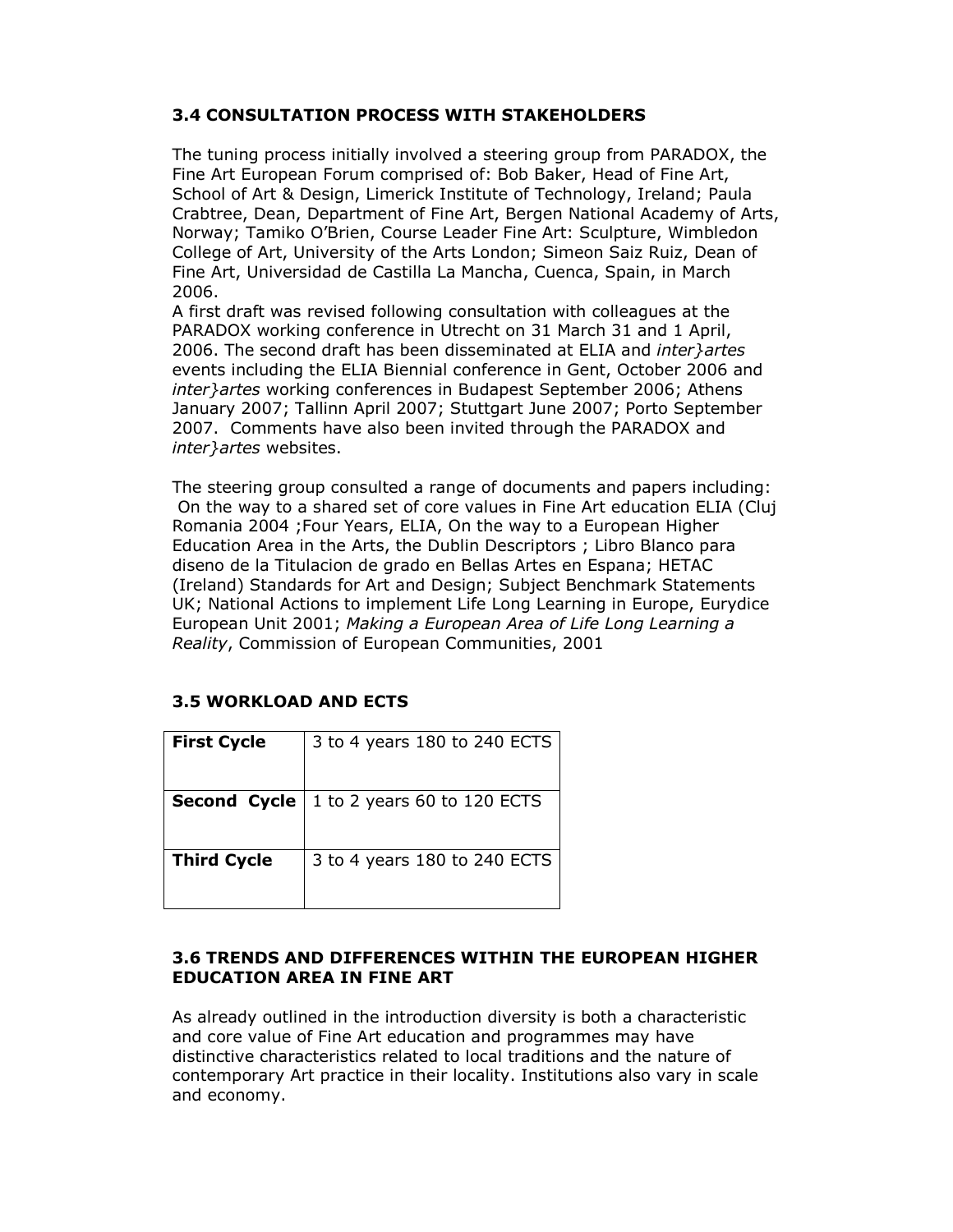A number of trends have been identified.

- Public interest and demand for art in general has increased, visitor numbers to major art museums and galleries have risen. It is recognised that cultural industries contribute significantly to national and international economies<sup>7</sup>.
- Fine Art practice is dynamic and constantly evolving. Greater opportunities for artists now exist and there is an increased awareness of professional practice in Fine Art programmes. Whereas the acquisition of professional practice skills was usually implicit and embedded within the Fine Art curricula, there is a move towards a more explicit recognition of the roles and relevance of professional practice for Fine Art. Some programmes feature professional practice as an identified and specific element of the course. Increasingly this involves collaborations with partners in cultural institutions.
- There is a trend towards the study of critical theory as integrated and directly related to students' own developing art practice. The relationship between and proportion of theory and practice may be negotiated with individual students when considering their programme of work.
- Practice based research degrees are a recent development. There are a range of approaches to the practice based Fine Art PhD and the proportion of written work to practice differs across Europe. The number of artists who have completed the  $3^{rd}$  cycle has increased.
- Developments in learning, teaching and assessment have included the use of Learning Outcomes and assessment used as a positive learning tool that involves students in peer review. There is a general move towards a more accountable and transparent approach to teaching that is student-centred and focused on learning.
- Developments in technology have impacted on the way students learn. The internet has greatly expanded the opportunities for research in current international practices. In some institutions a Virtual Learning Environment provides the opportunity for students and staff to access programme documentation and information. The VLE also provides a context for students to access each other's work and can be used as a tool for students involved in organising and negotiating group work.
- Exchanges have become a feature of the curriculum. They are appropriate for Fine Art students because of the emphasis on negotiated self directed study. The nature of international contemporary art facilitates participation in programmes in other countries.
- Artists are constantly renewing and refreshing their knowledge of the field of Fine Art. As a result Fine Art students can be from a

 $<sup>7</sup>$  (UK department for culture, media and sport reports 1998, 2001, Arts Council of Ireland 'Arts Plan'</sup> 2002-2006). Fine Art education has increased in popularity accordingly leading to a wide range of career opportunities (Dutch research project on careers 2004).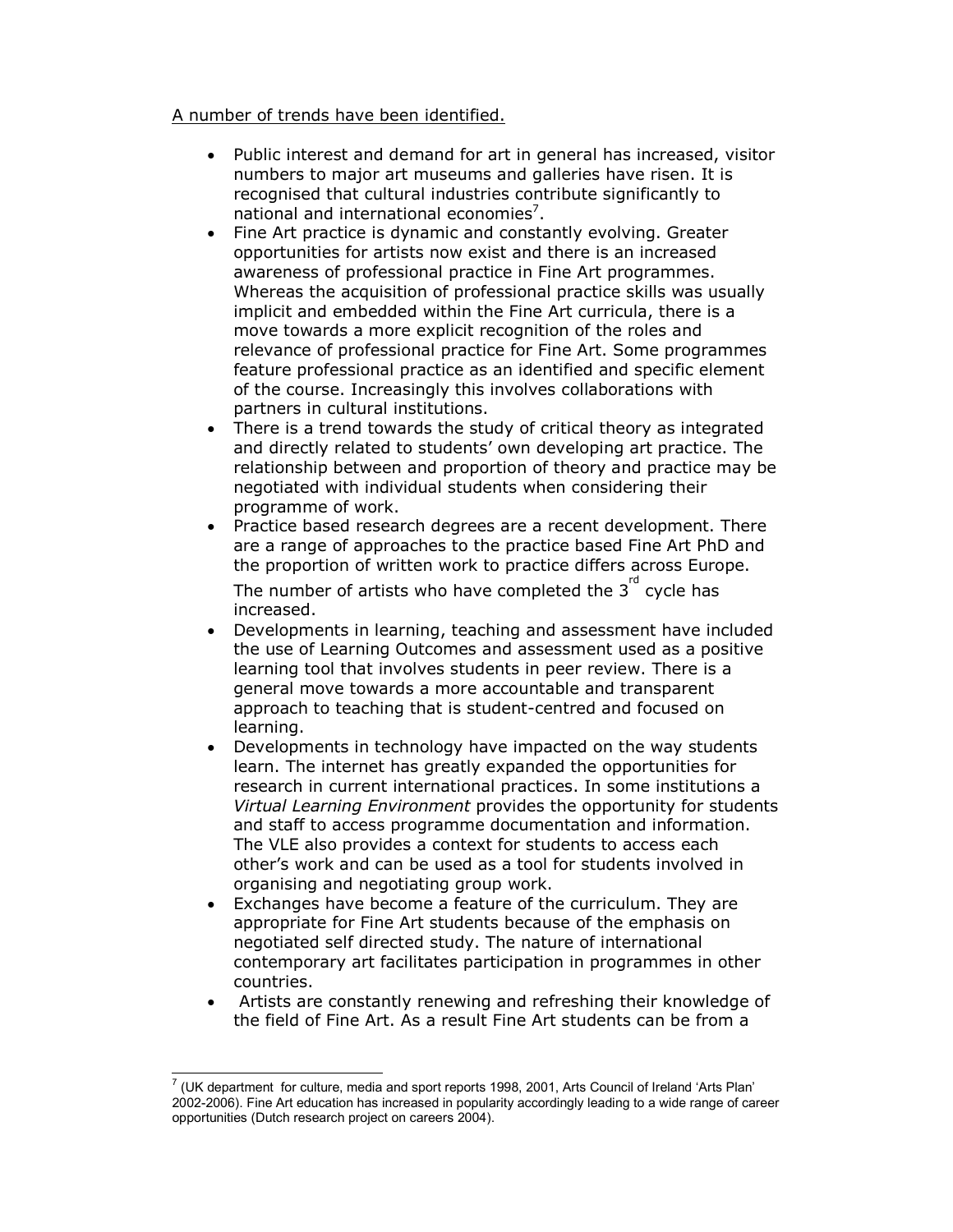wide age range. Fine Art is a key subject area in which life long learning and widening participation are viable.

#### A number of differences have been identified:

- Some institutions consider that traditional subject disciplines provide students with useful contexts from which they can focus their studies. Others have established broad based courses where students can engage in multi disciplinary forms of practice.
- Models of teaching are diverse in Europe. There is a tradition of the academy/atelier system where students work with one tutor or professor for a number of years and develop a dialogue with that artist and their practice. In other countries students may work with a number of different tutors and visiting artists during their period of study.
- Admissions procedures vary across the sector. In some countries students are required to have completed a diagnostic 'Foundation' or 'Access' course of varying lengths. Others recruit students directly from second level education<sup>8</sup>.
- Currently there is a diversity of programme lengths. Many countries are moving towards a 3 cycle structure.
- Part time study is offered in a number of countries in a range of formats and over a different numbers of years. Part time students may swap between part time and full time modes or vice versa as their circumstances change<sup>9</sup>.
- Fine Art education in Europe is provided by a range of institutions including: universities, specialist academies and colleges of higher or further education. While the standard of the programmes and students' achievements are comparable there may be differences between the resources available and the level to which academic staff are supported to undertake their own research.
- Different structures are employed by institutions in delivering the curriculum. Some programmes are modularised or unitised where students can choose components that involve study in subjects other than Fine Art. Many programmes are specifically holistic in approach, where the different components of the curriculum are imbedded rather than explicit.

#### 3.7 LEARNING, TEACHING AND ASSESSMENT

 $\overline{a}$ 

Fine Art curricula and teaching and learning practices have developed in response to changes in the nature of contemporary art practice and the wider cultural and social context. Innovations and curriculum development have been required in order for students to be prepared for and engage in contemporary art practice.

 $^8$  Admissions may be based on: exam results; drawing/aptitude tests; a week long project based competence test; portfolio interviews or group critique and group interview. Students may be selected by an individual professor that works with them for the duration of the programme. In other institutions

teams of staff select students for the programme.<br><sup>9</sup> This has increased participation by learners previously under represented in Higher Education.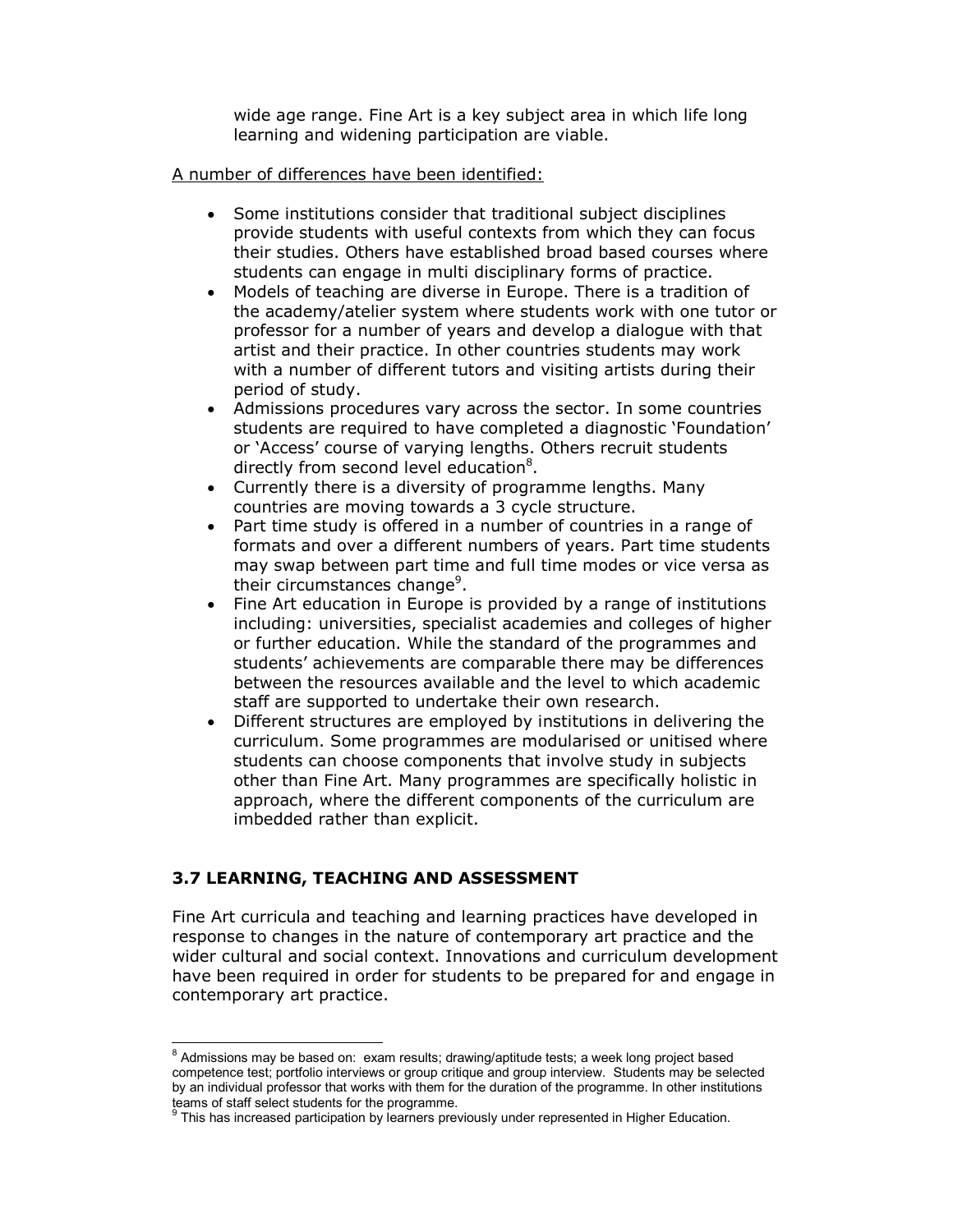Students are involved in a wide range of learning activities $10$ . Assessment is employed as a learning tool and students are expected to play an active role in the assessment of work. This may be through assessment by group critique, by writing critical evaluation reports on their own progress and /or peer evaluation.

#### Example 1:

#### Work or project placements/ residencies

These projects may initially involve students in seeking out and negotiating their placement and considering the practical, social, ethical and health and safety implications. The placement is discussed with tutors and approaches to the relevant individuals and institutions are made. Students gain first hand experience of the issues and good practices associated with their placement. Students document their experiences and are assessed on a presentation of their evaluation of the project made to their peers and tutors. In this way the student group gains valuable information and insight from their peers' experiences as well as developing their own presentation skills.

#### Example 2:

#### Peer Evaluation and student participation in assessment

This form of assessment involves students in analysis, evaluation and debate with their peers. It is devised to make assessment criteria and processes more transparent and in this way enables students to take more responsibility for their own learning. Students work in teams to discuss the criteria and their own and others performance in relation to learning outcomes. They may write a progress report and compare results with that of other teams and tutors' evaluation.

Peer Evaluation provides students with a substantial and rigorous learning experience that enables them to consider future directions and effectively evaluate areas for development. This process encourages students to gain insight into their own and other's work and ideas.

#### Example 3:

 $\overline{a}$ 

#### A student presentation

Making presentations enables students to acquire confidence in communicating to a group and provides them with the opportunity to test out and develop presentation skills. The peer learning involved in observing and discussing each others' presentations is valuable and enables students to develop their critical awareness and capacity for reflection.

Students are required to give a visual and verbal presentation on their own work considering it in relation to other historical or contemporary examples and placing it in a critical and theoretical context. Other forms of presentation involve students evaluating and discussing an exhibition or

 $10$  Examples of learning activities include: art practice; lectures and seminars; independent research; documentation; tutorials and group critiques; gallery and museum visits; organising and curating exhibitions; working to a brief or context; giving visual and verbal presentations; work experience; residencies; exchanges; and critical and reflective writing about these and related topics.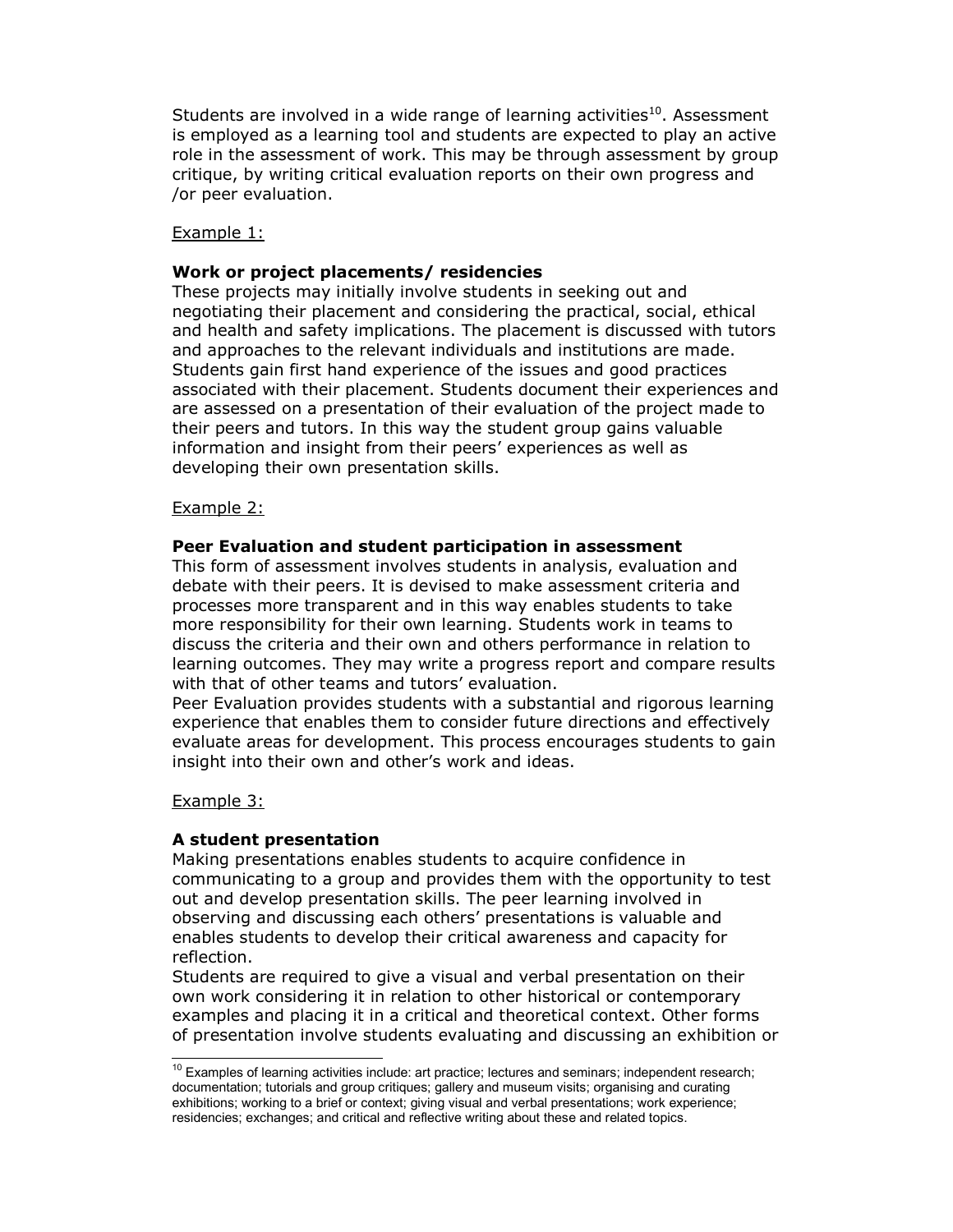art project or debating a particular art related issue. In both cases students will be expected to employ diverse methods of visual presentation. Presentations require students to employ individual and collaborative research skills and to understand theory as an integral part of their studies.

## 3.8 QUALITY ASSURANCE AND ENHANCEMENT

- Processes of quality enhancement vary considerably across Europe. A number of countries are at various stages of development. Stakeholders  $11$  are increasingly involved in quality assurance and improvement processes. Students gain educational benefit as it can play an important part in their development as reflective professionals.
- The evidence based nature of Fine Art assessment is a transparent process that forms an integral part of the learning and quality enhancement processes. Assessment displays and exhibitions provide a continuous focus for student, faculty/departmental/ and personal reflection and improvement.
- In most Fine Art Faculties and Departments teaching staff combine practice as artists and researchers with teaching duties. In some institutions exemplary practice as an artist or researcher is a prerequisite of appointment and continued career development. This ongoing professional and personal development enhances the vitality and topicality of staff involvement and is directly reflected in the quality, relevance and vitality of the learning and teaching available to students.
- As with other disciplines Fine Art programmes in Europe are subject to validation processes and approval before they commence. The processes employed are essentially the same as all other disciplines. The programme development team write a proposal that contains such material as: rationale for the programme; learning, teaching and assessment context; learning outcomes; curriculum; programme specifications, content and design; syllabi; stakeholder endorsement; learner profiles; physical resources required/available; stakeholder feedback and Q&E processes; curriculum viteas of academic staff. The proposal is subject to scrutiny by a panel of institutional and/or external experts. This panel of experts is selected from related professional agencies and Higher Education and appointed by the faculty/department or institution. The panel may decide to approve the programme, not approve or approve it subject to amendments both mandatory and recommended.
- In some countries periodic (i.e. 5 yearly) regular monitoring reviews by a panel of institutional and/or external experts are conducted either at the request of individual institutions or by national or international agencies. The panel of experts is selected from Higher Education or related professional agencies appointed

 $11$  Stakeholders are considered to be groups that impact on the activity and performance of the institution. Internally: students, academic staff, administrative ancillary and technical staff. Externally: external professional agencies, employers, arts & culture agencies and organisations.